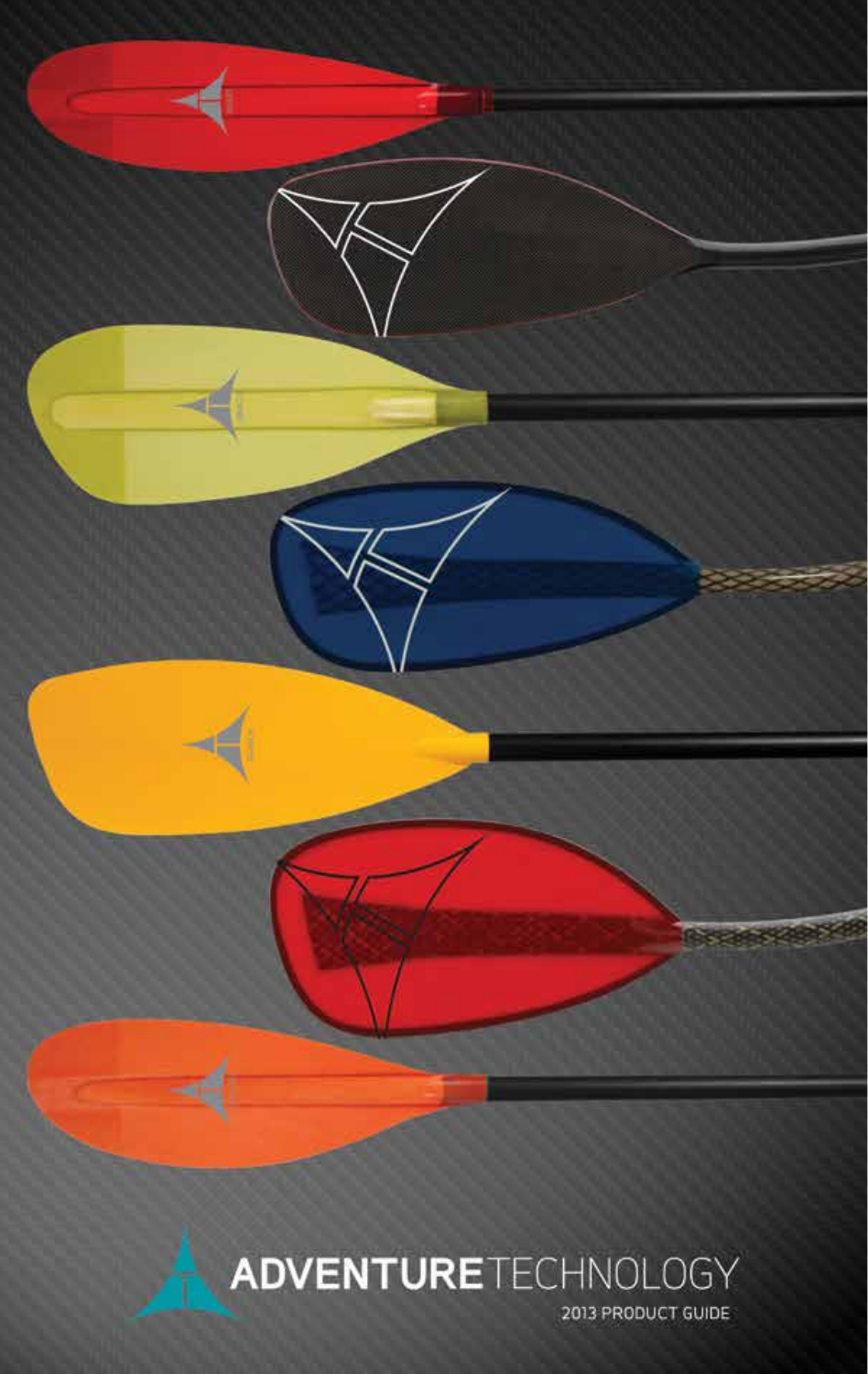# **NAVIGATING** THE PRODUCT FEATURES

### **FULL CONTROL GRIP (FCG)**

The foundation of Adventure Technology is our patented Full Control Grip (FCG).

Designed with sports physiologists, the unique AT bent shaft design bends the shaft on two planes in order to properly align the bones in your forearms and wrists. It also has a more ergonomic grip area.

#### **Improved Performance**

- **• More Power & Control** More torque, especially when you need it most: surfing, ruddering, or clawing your way out of a hole.
- **• Less Slip** Even when you hit obstacles, FCG makes it hard for your paddle to rotate or slip out of position. You may not need sticky tape or paddle wax again.



**(Braided Shaft)**



**Proper Bone Alignment**

- **• Quick Hand Positioning** Our unique "indexing" shaped grip area matches the hand exactly so you can quickly find or recover correct hand placement.
- **• Natural Feel** The bends are integrated with the paddle blade so the center of power within the blade is in direct line with the center of effort in the grip.

#### **Reduced Wear & Tear on Body**

- **• Less Injuries** Your wrist is completely neutral as you pull through the most powerful phase of the stroke, allowing stronger forearm bones to bear the load.
- **• Less fatigue** Ergonomics means more efficiency with each stroke and less grip pressure so you can paddle in comfort all day long.

### **UNIBODY CONSTRUCTION**

Select AT paddles feature a full one-piece construction the shaft construction is woven directly from the shaft to the tip of the blade—for improved performance, strength and durability.



**Consistent Flex** – One-piece construction distributes flex evenly throughout the whole paddle for a smooth stroke and natural feel.

**Lower Swing Weight** – Elimination of materials and glues required by two-piece construction reduces weight and increases performance. **Unibody Construction**



**Traditional Construction**

### **SUPERDUTY SHAFT REINFORCEMENT**

The AT2 Superduty, features additional carbon reinforcement inside of the shaft for superior durability. This reinforcement is aligned perpendicularly to the blade resulting in the strongest whitewater shaft available - period. We stand behind what we say, so we are providing something that no other brand can offer: a \*Limited Lifetime Warranty on the AT2 Superduty shaft.

#### **DYNELL BLADE EDGE**

**Extended Blade Life** – Another AT first, Dynell edging prevents your paddle blade from wearing down.

**Retains Blade Power** – Use your paddle for years and not worry about losing power per stroke over time.

#### **FOAM CORE BLADE**

**More Control (Whitewater)** - Blade rises to the surface. Loosen your grip – you'll know which way is up when you're rolling. Great feature for playboating or running big water.

**More Control (Touring)** – Blade is thicker and more forgiving, making it easier to move through the water. Buoyancy also makes bracing easier.

**Efficient & Smooth Stroke** – Delivers an extremely smooth stroke in the water with less flutter and more energy in your stroke because it rises to the surface naturally.

**Less Weight** – Foam core blades are lighter than traditional blades and feel even lighter in the water.

#### **BLADE SIZE & SHAPE**

You'll utilize many stroke types throughout a variety of conditions. So why choose a blade style that does just one stroke type well? Each of our blade shapes feature the perfect amount of spoon and curve for balanced, forgiving performance across all conditions and stroke types. In addition, our blades feature a powerful back face for any situation that calls for a stroke initiated off the back side such as surfing, freestyle moves, or ruddering.

### **SHAFT & BLADE MATERIALS**

The flexibility and weight of a paddle are a result of many variables combined throughout the manufacturing process. To keep things simple, a summary of the fibers and paddle characteristics is provided below:

| <b>MATERIAL</b>                        | <b>WEIGHT</b> | <b>STRENGTH</b> | <b>STIFFNESS</b> |
|----------------------------------------|---------------|-----------------|------------------|
| Carbon                                 | Light         | Very High       | Very High        |
| Aramid                                 | Very Light    | Low             | Medium           |
| Fiberglass                             | Medium        | High            | Low              |
| <b>Aluminum</b><br>(not offered in AT) | Heavy         | Medium          | Medium           |

#### **Braided fiber construction**

You'll quickly see that some of our higher performance paddles feature the famous braided fiber construction that is unique to AT. Not only is this a seamless, beautiful construction, but the braid allows a precisely engineered lay-up which provides additional flexibility when compared to the traditional uni-directional construction.

Some paddlers prefer the additional flexibility because it results in less wear and tear on the body. For those who seek flexibility but don't want to compromise on lightweight, our proprietarybraided construction paddles are a perfect fit.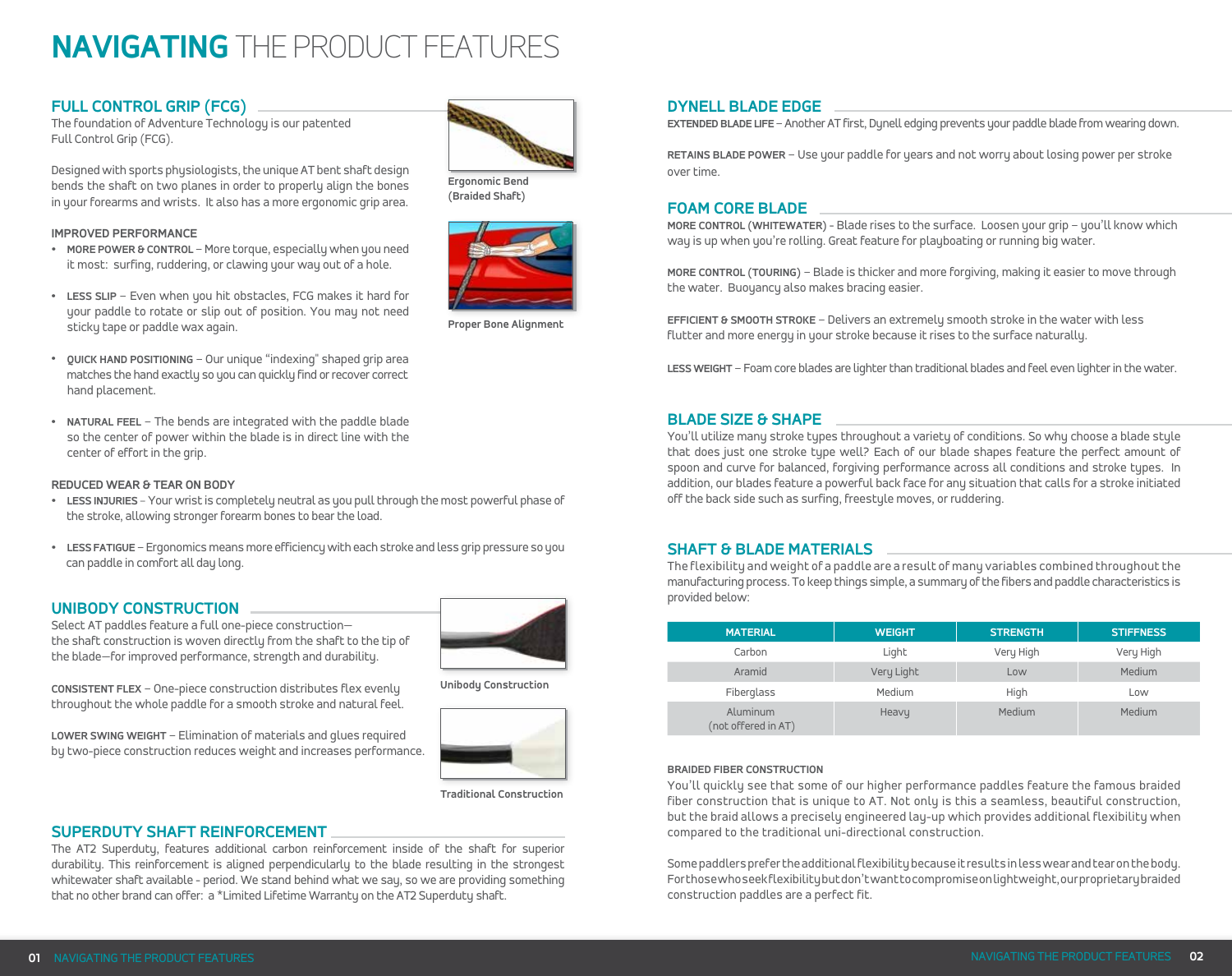# **ADJUSTABLE FERRULE** SYSTEM **AT** SIZING CHART

- **Quick & Easy** Simply open the lever, adjust the shaft for custom fit, and close the lever. Enjoy unlimited feathering and up to 5cm of increased length.
- **Low WeighT** Ferrule system is compact and efficient to reduce overall weight.
- **Technology –** Engineered for a precise fit and smooth operation. Specifically designed components for maximum compression and long-lasting durability. Made with heavy-duty fiberglass reinforced nylon and stainless steel hardware.
- **ADJUSTABLE** Easy to remove lever makes tweaking tension a cinch.
- **HASSLEFREE MAINTENANCE** Just pull apart, rinse with freshwater, and start planning your next trip on the water.





**Ferrule in open position**

**Ferrule in closed position**



**Ferrule extended to show adjustable length**

Go to **www.ATpaddle.com** for more information on the Adjustable Ferrule System and instructions for adjusting tension.

# **CARE** FOR YOUR PADDLE

AT paddles are built for years of use with little maintenance. It is recommended to complete a visual inspection after each trip. For two-piece paddles, occasionally check the ferrule system. Sand or grit can be easily cleaned by rinsing off with fresh water. Any sharp or rough spots on the edges of the paddle blades can be smoothed with fine sandpaper. Do not sand the shaft! If a gouge in a blade penetrates the fibers you can paint a little epoxy over the wound. If you are not comfortable with any paddle repair, contact us. Repairs due to abuse, negligence or normal wear may be repaired for a reasonable charge.

### **Paddle Length**

Select AT paddles are molded with the blade and shaft as a unit. This gives our paddles their light swing weight and uniform flex. Because of this, and the importance of having the ergonomic grips in the correct place, sizing for your AT needs some extra attention.

Use these standards to help. Add or subtract if your normal grip is wider or narrower. Generally, shorter people will want shorter paddles. Use the chart as a guideline unless you are familiar with the product and know exactly what you want.

## **WHITEWATER** PROPER PADDLE LENGTH

| <b>RIVER RUNNING BOATERS</b> |                   |     | <b>PLAY BOATERS</b> |                   |     |  | <b>KIDS</b>   |                 |     |  |
|------------------------------|-------------------|-----|---------------------|-------------------|-----|--|---------------|-----------------|-----|--|
| <b>HEIGHT</b>                | UNDER 4'8"        | 188 |                     | UNDER 4'8"        | 185 |  |               | UNDER 4'1"      | 170 |  |
|                              | $4' 8" - 5' 2"$   | 191 |                     | $4' 8" - 5' 2"$   | 188 |  | <b>HEIGHT</b> | $4'1'' - 4'1''$ | 175 |  |
|                              | $5'2'' - 5'8''$   | 194 | <b>HEIGHT</b>       | $5'2'' - 5'8''$   | 191 |  |               | $4'1'' - 4'7''$ | 180 |  |
|                              | $5' 8" - 6' 1"$   | 197 |                     | $5' 8'' - 6' 1''$ | 194 |  |               | $4'7'' - 5'$    | 185 |  |
|                              | OVER <sub>6</sub> | 200 |                     | OVER <sub>6</sub> | 197 |  |               |                 |     |  |

## **TOURING** PROPER PADDLE LENGTH

|  | <b>LOW ANGLE PADDLERS</b> |                   | <b>BOAT WIDTH</b> |             |                 |  |  |  |
|--|---------------------------|-------------------|-------------------|-------------|-----------------|--|--|--|
|  |                           |                   | <b>UNDER 23"</b>  | $23" - 28"$ | <b>OVER 28"</b> |  |  |  |
|  | <b>HEIGHT</b>             | <b>UNDER 5'</b>   | 210               | 220         | 230             |  |  |  |
|  |                           | $5' - 5' 6"$      | 210               | 220         | 230             |  |  |  |
|  |                           | $5'6'' - 6'$      | 220               | 220         | 230             |  |  |  |
|  |                           | OVER <sub>6</sub> | 220               | 230         | 240             |  |  |  |

| <b>HIGH ANGLE PADDLERS</b> |                   |                              | <b>BOAT WIDTH</b> |  | <b>KIDS</b>   |                   |     |
|----------------------------|-------------------|------------------------------|-------------------|--|---------------|-------------------|-----|
|                            |                   | <b>OVER 26"</b><br>UNDER 26" |                   |  |               | UNDER 4'4"        | 185 |
|                            | UNDER 5'4"        | 205                          | 210               |  |               |                   |     |
| <b>HEIGHT</b>              | $5' 4'' - 6'$     | 210                          | 215               |  | <b>HEIGHT</b> | $4' 4'' - 4' 7''$ | 195 |
|                            | OVER <sub>6</sub> | 215                          | 220               |  |               | $4'7'' - 5'$      | 205 |

## I'D RATHER BE PADDLING GUARANTEE (LIMITED ONE YEAR WARRANTY)

Our commitment to quality products made from durable materials is evident in every adventure technology paddle. That's why we offer one of the industry's strongest warranties for our products. Some limitations apply. **Visit www.atpaddles.com for full details.**

Limited Lifetime Warranty offered on AT2 Superduty Shaft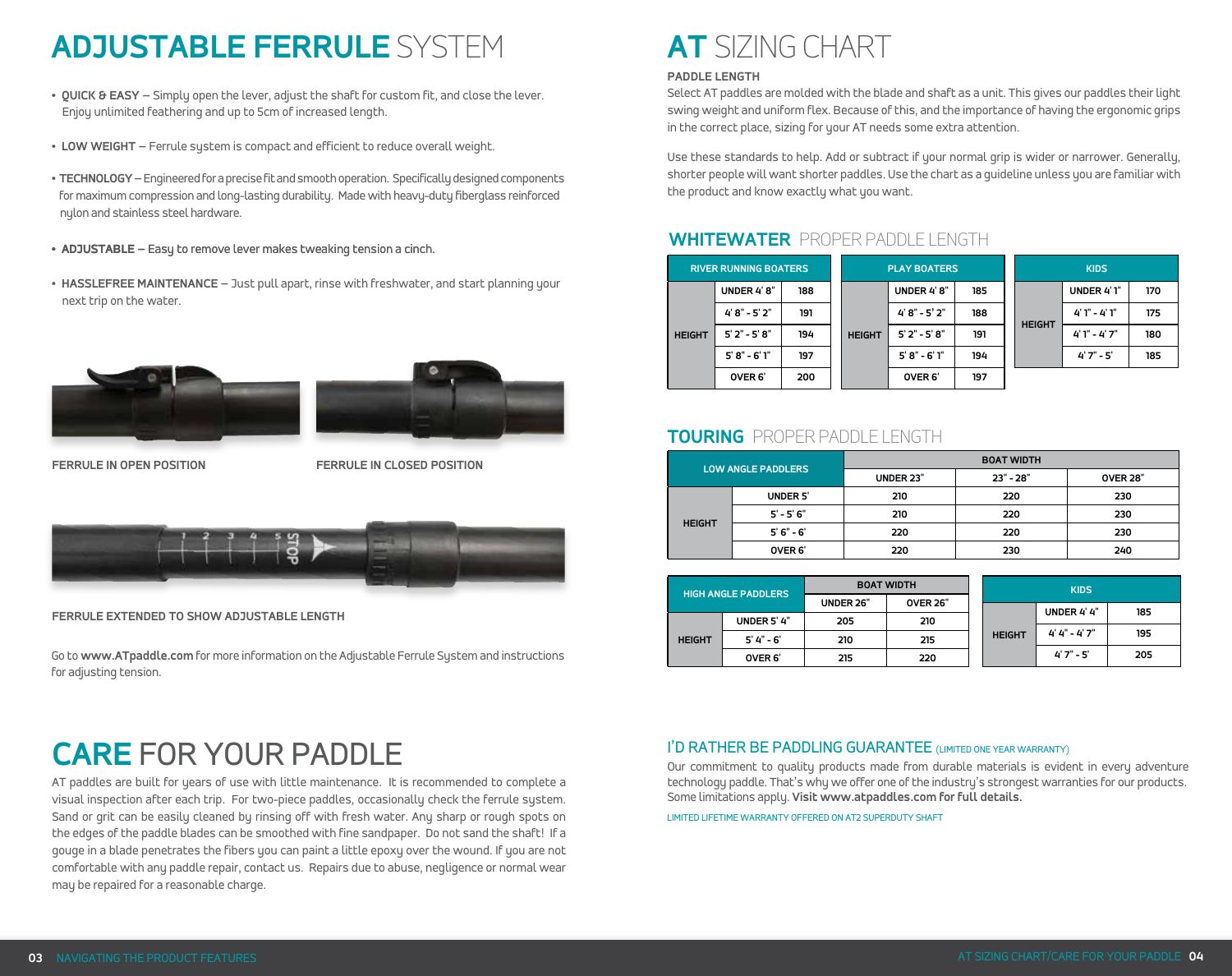# **ELITE** SERIES

Used by the world's best kayakers, these are our lightest whitewater paddles and contain all the best features for less wear and tear on your body, extended paddle life, and superior performance. All Elite Series paddles come standard with light, buoyant foam core blades, durable Dynell blade trim, ergonomic Full Control Grip (FCG) shaft, unibody construction for strength and consistent flex, and our famous braided fiber construction.

## **AT2** SUPERDUTY

Originally an underground legend, we're now making it available to all who dare to paddle in the most punishing conditions. It was designed with one thing in mind – awesome strength. Because the only thing that's meant to break are records. Also features a \*LIMITED LIFETIME WARRANTY on the shaft.



**Available Lengths:** 191, 194, 197, 200 Standard, Custom Available

- **Blade Offset:** 30-Degree Standard, Custom Available **Weight:** 40.5 oz
	- **Shaft:**  Carbon & Aramid Braid; Additional Shaft Reinforcement; Unibody Construction; Full Control Grip; Standard Diameter
	- **Blade:**  Carbon; Foam Core; Dynell Trim; 710 cm<sup>2</sup> (111 in<sup>2</sup>)

## **AT2** SUPERLIGHT

The AT2 Superlight is our lightest whitewater paddle. Full carbon-braided construction and unibody design make it durable and versatile too; ideal for playboaters who demand speed and river runners who want to go all day.



**Available Lengths:** 191, 194, 197, 200 Standard, **Blade Offset:** 30-Degree Standard, Custom Available Custom Available

**Weight:** 36.0 oz

- **Shaft:**  Carbon; Unibody Construction; Full Control Grip; Standard Diameter
- **Blade:**  Carbon; Foam Core; Dynell Trim; 710 cm<sup>2</sup> (111 in<sup>2</sup>)

## **AT2** STANDARD

The AT2 Standard is often compared to the AT2 Superlight - lightweight, versatile, and durable – but its unique three fiber construction makes it a stiffer alternative. Meant for kayakers who do an equal mix of playboating and river running, it is very responsive with a powerful catch.



| ilable Lengths: | 191, 194, 197, 200 Standard, |
|-----------------|------------------------------|
|                 | Custom Available             |

- **Blade Offset:** 30-Degree Standard, Custom Available **Weight:** 38.0 oz
	- **Shaft:**  Carbon, Aramid, & Fiberglass Braid; Unibody Construction; Full Control Grip; Standard Diameter
	- **Blade:**  Carbon; Foam Core; Dynell Trim; 710 cm<sup>2</sup> (111 in<sup>2</sup>)

## **AT2** FLEXI

The AT2 Flexi is our most flexible paddle within the Elite Series and most closely resembles the natural feel of a wooden paddle. This design is perfect for those who seek high performance but who also need a paddle that reduces wear and tear on the body.

**Available Lengths:** 191, 194, 197, 200 Standard,

- Custom Available
- **Blade Offset:** 30-Degree Standard, Custom Available

**Blade:**  Carbon; Foam Core; Dynell Trim;

- **Weight:** 38.0 oz
- **Shaft:**  Carbon & Fiberglass Braid; Unibody Construction; Full Control Grip; Standard Diameter



## 710 cm<sup>2</sup> (111 in<sup>2</sup>) **ATX** FLEXI

Adventure Technology's first paddle is still an icon today. Like the AT2 Flexi, the ATX Flexi's fiber construction closely resembles the natural feel of a wooden paddle. Its larger 748 sq. cm. blades are favored by slalom boaters and committed creekers.

| Available Lengths: | 191, 194, 197, 200 Standard,<br>Custom Available |  |  |  |  |
|--------------------|--------------------------------------------------|--|--|--|--|
| Blade Offset:      | 30-Degree Standard, Custom Available             |  |  |  |  |

- **Weight:** 41.5 oz
- **Shaft:**  Carbon & Fiberglass Braid; Unibody Construction; Full Control Grip; Standard Diameter
- **Blade:**  Carbon; Foam Core; Dynell Trim; 748 cm<sup>2</sup> (117 in<sup>2</sup>)



## **EDDY** STANDARD

The Eddy is a playboater's paddle combining most of our premier paddle features with the price advantage of a fiberglass blade. Slightly buoyant PVC foam core and streamlined power face make for smooth transitions and predictable feathering.

| Available Lengths: | 191, 194, 197, 200 Standard,<br>Custom Available                                                     |
|--------------------|------------------------------------------------------------------------------------------------------|
|                    | Blade Offset: 30-Degree Standard, Custom Available                                                   |
| Weight:            | 40.0 oz                                                                                              |
| Shaft:             | Carbon, Aramid, & Fiberglass Braid;<br>Unibody Construction; Full Control Grip;<br>Standard Diameter |
| Blade:             | Fiberglass; Foam Core; Dynell Trim;<br>710 cm <sup>2</sup> (111 in <sup>2</sup> )                    |
|                    |                                                                                                      |



## **EDDY FLEXI**

The Eddy Flexi is a more flexible version of the original Eddy. This is a great choice for those who desire the durable, yet colorful Eddy blade but prefer some extra flex in the shaft to lessen the potential for wear and tear on the body. A perfect combination - makes you wonder why you didn't think of that sooner.

| Available Lengths: | 191, 194, 197, 200 Standard,<br>Custom Available                                                          |
|--------------------|-----------------------------------------------------------------------------------------------------------|
|                    | Blade Offset: 30-Degree Standard, Custom Available                                                        |
| Weight:            | 40.0 oz                                                                                                   |
|                    | Shaft: Carbon & Fiberglass Braid;<br>Unibody Construction; Full Control Grip;<br><b>Standard Diameter</b> |
| Blade:             | Fiberglass; Foam Core; Dynell Trim;<br>710 cm <sup>2</sup> (111 in <sup>2</sup> )                         |

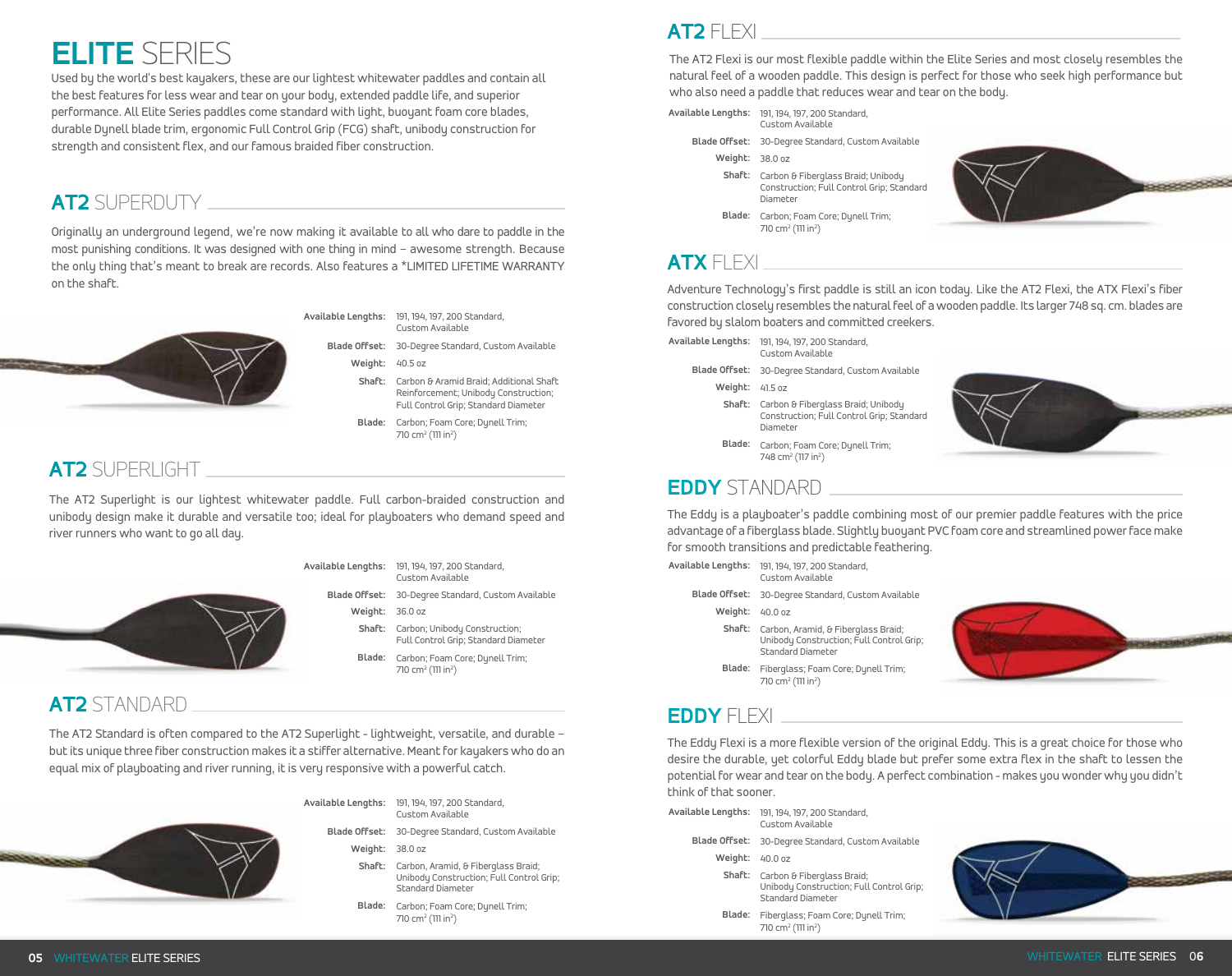# **ADVANCED** SERIES **RIVER** GLASS

The Advanced Series offers bombproof construction and ergonomic performance at an affordable price. These paddles are offered in Adventure Technology's Full Control Grip (FCG) shaft with a straight shaft option available on select models. Advanced Series blades feature a uniquely high fiber-to-resin ratio making it one of most durable blades on the market.

## **RIVER** CARBON

The River Carbon features a lightweight ergonomic carbon shaft and a large durable blade. It is ideal for small creeks where rocks may prevent full purchase or in any condition where every stroke is critical.

> **Available Lengths:** 191, 194, 197, 200 Standard, Custom Available



**Blade Offset:** 30-Degree Standard, Custom Available

**Weight:** 41.5 oz

**Shaft:**  Unidirectional Carbon; Full Control Grip; Standard Diameter

**Blade:** Fiberglass; 760 cm<sup>2</sup> (118 in<sup>2</sup>)

The River Glass features an ergonomic fiberglass shaft and a large blade. Durable and versatile, it allows carefree paddling in shallow, boney creeks or any condition you encounter on the river.

**Available Lengths:** 191, 194, 197, 200 Standard, Custom Available

- **Blade Offset:** 30-Degree Standard, Custom Available
	- **Weight:** 44.5 oz
	- **Shaft:**  Fiberglass; Full Control Grip; Standard Diameter
	- Blade: Fiberglass; 760 cm<sup>2</sup> (118 in<sup>2</sup>)



## **PLAY** GLASS

The Play Glass features a fiberglass shaft available in either ergonomic or straight shaft construction. The moderately sized, durable blade is ideal for kayakers who do an equal mix of play boating and river running.

Custom Available

**Available Lengths: Standard Diameter:** 191, 194, 197, 200 Standard,

**Blade Offset:** 30-degree standard, Custom Available **Weight:** Ergo = 44.0 oz. **Small Diameter:** 185, 188, 191, 194 Standard, Custom Available Straight Shaft = 40.0 oz

- **Shaft:**  Ergo: Fiberglass; Full Control Grip; Standard & Small Shaft Diameter Straight: Fiberglass; Standard Diameter
- **Blade:** Fiberglass; 728 cm<sup>2</sup> (113 in<sup>2</sup>)

## **PLAY** CARBON

The Play Carbon features a lightweight ergonomic carbon shaft and a moderately sized, durable blade designed for kayakers who do an equal mix of playboating and river running.



**Available Lengths: Standard Diameter**: 191, 194, 197, 200 Standard, Custom Available **Small Diameter:** 185, 188, 191, 194 Standard,

Custom Available

**Blade Offset:** 30-Degree Standard, Custom Available

**Weight:** 41.0 oz

**Shaft:**  Unidirectional Carbon; Full Control Grip; Standard & Small Diameter

**Blade:** Fiberglass; 728 cm<sup>2</sup> (113 in<sup>2</sup>)

## **GROM**

Our kid's whitewater paddle. Built with durability in mind, the Grom remains lightweight and features a smaller blade for maximum performance. The smaller blades also utilize the same durable construction as our full size paddles for extra strength; surely needed when kids give it that extra abuse.

**Available Lengths:** 170, 175, 180, 185 cm **Blade Offset:** 30-degree **Weight:** 28.0 oz **Shaft:**  Fiberglass; Small Diameter **Blade:** Fiberglass; 653 cm<sup>2</sup> (102 in<sup>2</sup>)

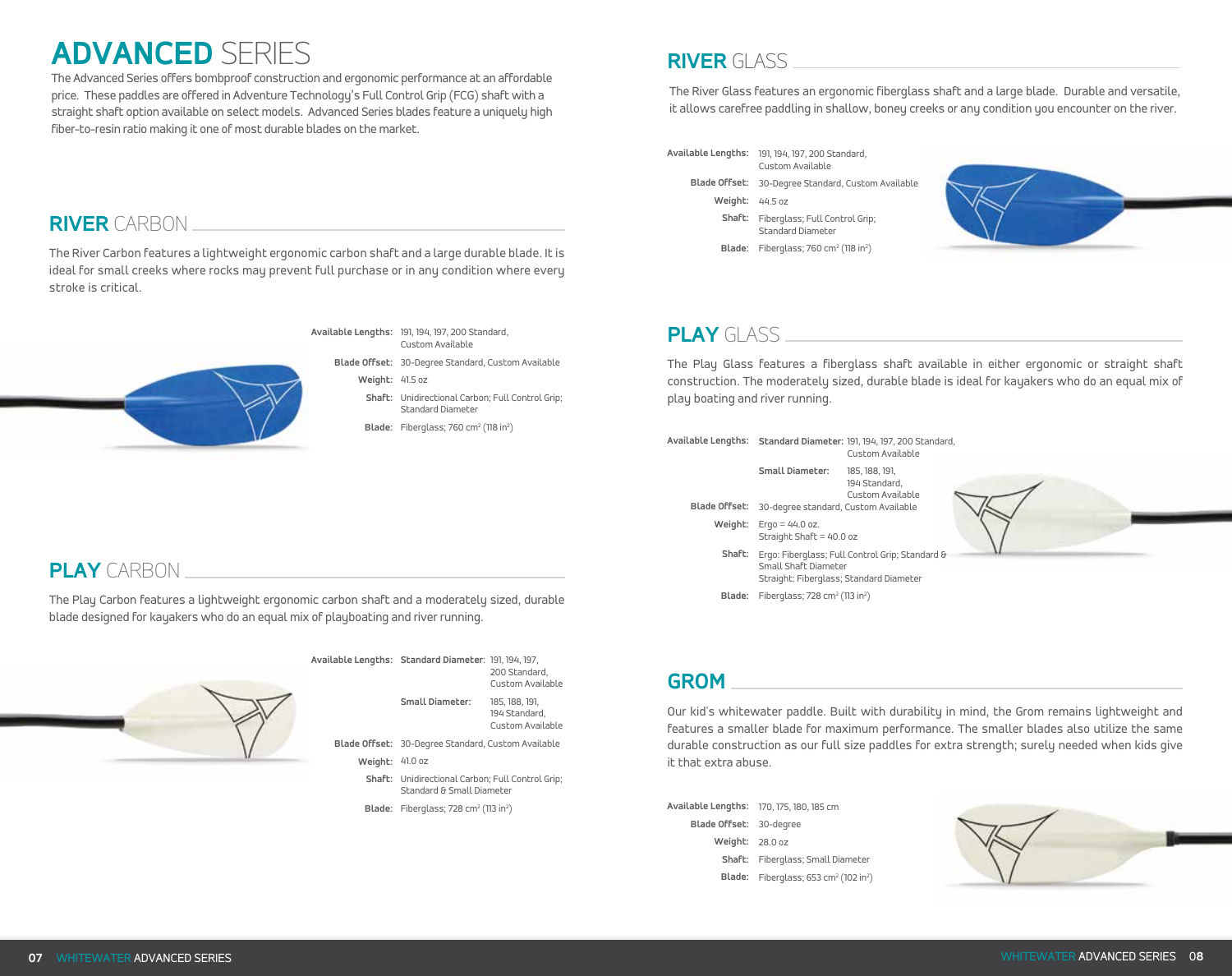# **WHITEWATER** PADDLE FEATURES

| <b>MODEL</b>           | WEIGHT (OZ)                 |                                 | <b>SHAFT DIAMETER</b><br><b>AVAILABILITY</b> |                          | <b>UNIBODY</b><br><b>CONSTRUCTION</b> | <b>ADDITIONAL SHAFT</b><br><b>REINFORCEMENT</b> | <b>SHAFT MATERIAL</b>    | <b>BLADE</b><br><b>MATERIAL</b>       | <b>BLADE EDGE</b><br><b>PROTECTION</b> | <b>FOAM</b><br><b>CORE BLADE</b> | <b>BLADE</b><br><b>SIZE</b> |                     |
|------------------------|-----------------------------|---------------------------------|----------------------------------------------|--------------------------|---------------------------------------|-------------------------------------------------|--------------------------|---------------------------------------|----------------------------------------|----------------------------------|-----------------------------|---------------------|
|                        | <b>ERGO</b><br><b>SHAFT</b> | <b>STRAIGHT</b><br><b>SHAFT</b> | <b>LENGTH</b><br><b>WEIGHED</b>              | <b>STANDARD</b>          | <b>SMALL</b>                          |                                                 |                          |                                       |                                        |                                  |                             |                     |
| <b>ELITE SERIES</b>    |                             |                                 |                                              |                          |                                       |                                                 |                          |                                       |                                        |                                  |                             |                     |
| AT2 Superduty          | 40.5                        | $\overline{\phantom{a}}$        | 197 cm                                       | Yes                      | $\sim$                                | Yes                                             | Yes                      | Carbon &<br>Aramid Braid              | Carbon Fiber                           | Dynell Trim                      | Yes                         | $710 \text{ cm}^2$  |
| AT2 Superlight         | 36.0                        | $\overline{\phantom{a}}$        | 197 cm                                       | Yes                      | $\sim$                                | Yes                                             | $\sim$                   | Carbon Fiber                          | Carbon Fiber                           | Dynell Trim                      | Yes                         | $710 \text{ cm}^2$  |
| <b>AT2 Standard</b>    | 38.0                        | $\overline{\phantom{a}}$        | 197 cm                                       | Yes                      | $\sim$                                | Yes                                             | $\overline{\phantom{a}}$ | Carbon, Aramid, &<br>Fiberglass Braid | Carbon Fiber                           | Dynell Trim                      | Yes                         | $710 \text{ cm}^2$  |
| AT2 Flexi              | 38.0                        | $\overline{\phantom{a}}$        | 197 cm                                       | Yes                      | $\sim$                                | Yes                                             | $\overline{\phantom{a}}$ | Carbon &<br>Fiberglass Braid          | Carbon Fiber                           | Dynell Trim                      | Yes                         | $710 \text{ cm}^2$  |
| <b>ATX Flexi</b>       | 41.5                        | $\overline{\phantom{a}}$        | 197 cm                                       | Yes                      | $\sim$                                | Yes                                             |                          | Carbon &<br>Fiberglass Braid          | Carbon Fiber                           | Dynell Trim                      | Yes                         | 748 cm <sup>2</sup> |
| <b>Eddy Standard</b>   | 40.0                        | $\overline{\phantom{a}}$        | 197 cm                                       | Yes                      | $\sim$                                | Yes                                             |                          | Carbon, Aramid, &<br>Fiberglass Braid | Fiberglass                             | Dynell Trim                      | Yes                         | $710 \text{ cm}^2$  |
| <b>Eddy Flexi</b>      | 40.0                        | $\overline{\phantom{0}}$        | 197 cm                                       | Yes                      | $\sim$                                | Yes                                             |                          | Carbon &<br>Fiberglass Braid          | Fiberglass                             | Dynell Trim                      | Yes                         | $710 \text{ cm}^2$  |
| <b>ADVANCED SERIES</b> |                             |                                 |                                              |                          |                                       |                                                 |                          |                                       |                                        |                                  |                             |                     |
| <b>River Carbon</b>    | 41.5                        | $\overline{\phantom{a}}$        | 197 cm                                       | Yes                      | $\sim$                                | $\overline{\phantom{a}}$                        | $\overline{\phantom{a}}$ | Unidirectional Carbon Fiber           | Fiberglass                             | $\overline{\phantom{0}}$         | $\sim$                      | 760 cm <sup>2</sup> |
| <b>Play Carbon</b>     | 41.0                        | $\overline{\phantom{a}}$        | 197 cm                                       | Yes                      | Ergo<br>Only                          |                                                 |                          | Unidirectional Carbon Fiber           | Fiberglass                             |                                  | $\sim$                      | 728 cm <sup>2</sup> |
| <b>River Glass</b>     | 44.5                        |                                 | 197 cm                                       | Yes                      | $\sim$                                | $\overline{\phantom{a}}$                        | $\overline{\phantom{a}}$ | Fiberglass                            | Fiberglass                             | $\overline{\phantom{a}}$         | $\sim$                      | 760 cm <sup>2</sup> |
| <b>Play Glass</b>      | 44.0                        | 40.0                            | 197 cm                                       | Yes                      | Ergo<br>Only                          |                                                 |                          | Fiberglass                            | Fiberglass                             |                                  | $\sim$                      | 728 cm <sup>2</sup> |
| Grom                   | $\overline{\phantom{a}}$    | 28.0                            | 175 cm                                       | $\overline{\phantom{a}}$ | Yes                                   | $\overline{\phantom{a}}$                        | $\overline{\phantom{a}}$ | Fiberglass                            | Fiberglass                             |                                  | $\sim$                      | 653 cm <sup>2</sup> |

## **WHITEWATER** PADDLE COMPARISON

### **ELITE SERIES**

LESS STIFFNESS  $-\Box$ 



— **+ MORE STIFFNESS** 

 $+$  MORE WEIGHT



#### **ADVANCED SERIES**





LESS WEIGHT



#### **RIVER CARBON**  $PLAYBOATING -$ LESS STIFFNESS  $-\Box$



#### **RIVER GLASS** PLAYBOATING -LESS STIFFNESS -RIVER RUNNING MORE STIFFNESS — + — +

— +

MORE WEIGHT



LESS WEIGHT  $-\sqrt{2}$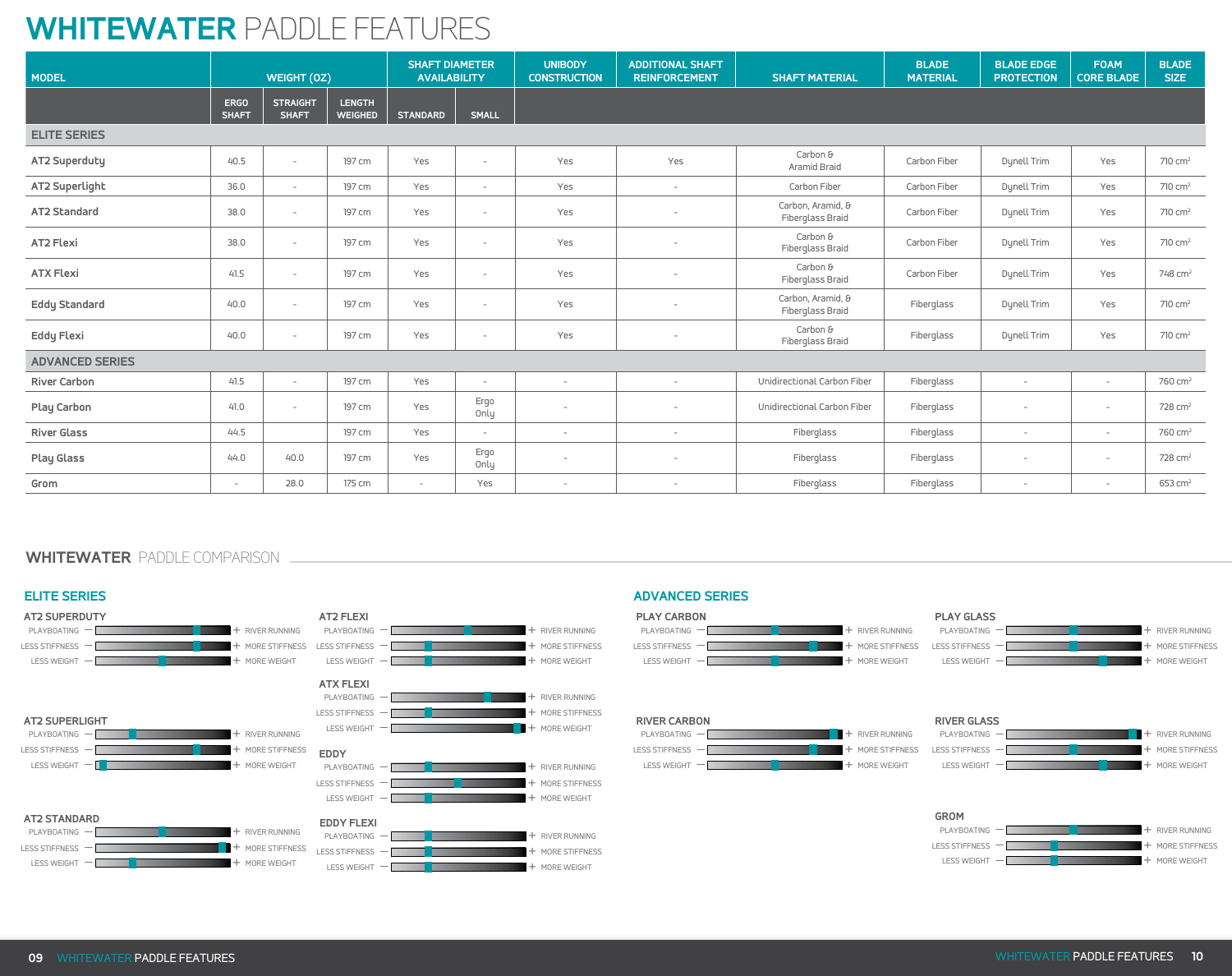# **ELITE** SERIES

The benchmark of excellence in touring paddles, the Elite Series includes the lightest and best performing touring paddles in the line. Loaded with all our premium features, these paddles are designed for superior performance, natural flex, and hours of paddling day after day.

## **EXODUS** SUPERLIGHT

The Exodus Superlight features a light weight full carbon braided construction. Its slightly larger blade is designed for more power without adding flutter. It's a great choice for those seeking the lightest available paddle for easier rolling, additional stability, and better grip in the water.

#### **Available Lengths:** 210, 220, 230, 240

**Ferrule:** Unlimited Feathering; Adjustable Length **Weight:** 30.0 oz **Shaft:**  Carbon; Unibody Construction;

Full Control Grip; Standard Diameter

Blade: Carbon; Foam Core; 640 cm<sup>2</sup> (100 in<sup>2</sup>)



## **EXODUS** STANDARD

The Exodus Standard shaft combines three fibers for added durability, while its slightly larger blade is designed for power with minimal flutter. This combination makes for easy rolling and enhances stability and grip in the water.

#### **Available Lengths:** 210, 220, 230, 240

- **Ferrule:** Unlimited Feathering; Adjustable Length
- **Weight:** 32.0 oz
- **Shaft:**  Carbon, Aramid, & Fiberglass Braid; Unibody Construction; Full Control Grip; Standard Diameter



Blade: Fiberglass; Foam Core; 640 cm<sup>2</sup> (100 in<sup>2</sup>)



Used by the world's top kayak anglers, our Exodus Fishstix paddle features camouflage styling and a slightly larger blade for more stability and quicker acceleration in addition to all the standard Elite Series features.

**Available Lengths:** 210, 220, 230, 240

**Ferrule:** Unlimited Feathering; Adjustable Length

- **Weight:** 32.0 oz
- **Shaft:**  Carbon, Aramid, & Fiberglass Braid; Unibody Construction; Full Control Grip; Standard Diameter
- Blade: Fiberglass; Foam Core; 640 cm<sup>2</sup> (100 in<sup>2</sup>)



## **XCEPTION** SUPERLIGHT

The Xception Superlight offers superior performance in the lightest possible package. Featuring full carbon braided construction, its versatile blade design is balanced, efficient and forgiving, a good choice for the well-rounded paddler who enjoys a variety of conditions and utilizes many stroke types.



**Available Lengths:** 210, 220, 230, 240

**Ferrule:** Unlimited Feathering; Adjustable Length

**Weight:** 28.0 oz

- **Shaft:**  Carbon; Unibody Construction; Full Control Grip; Standard Diameter
- Blade: Carbon; Foam Core; 565 cm<sup>2</sup> (88 in<sup>2</sup>)

## **XCEPTION** STANDARD

The Xception Standard features a unique blend of three shaft fibers for unparalleled durability. Versatile paddlers will appreciate the well balanced, efficient and forgiving blade design when using different strokes in a variety of conditions.



**Available Lengths:** 210, 220, 230, 240

**Ferrule:** Unlimited Feathering; Adjustable Length

**Weight:** 30.0 oz

**Shaft:**  Carbon, Aramid, & Fiberglass Braid; Unibody Construction; Full Control Grip; Standard Diameter

**Blade:** Fiberglass; Foam Core; 565 cm<sup>2</sup> (88 in<sup>2</sup>)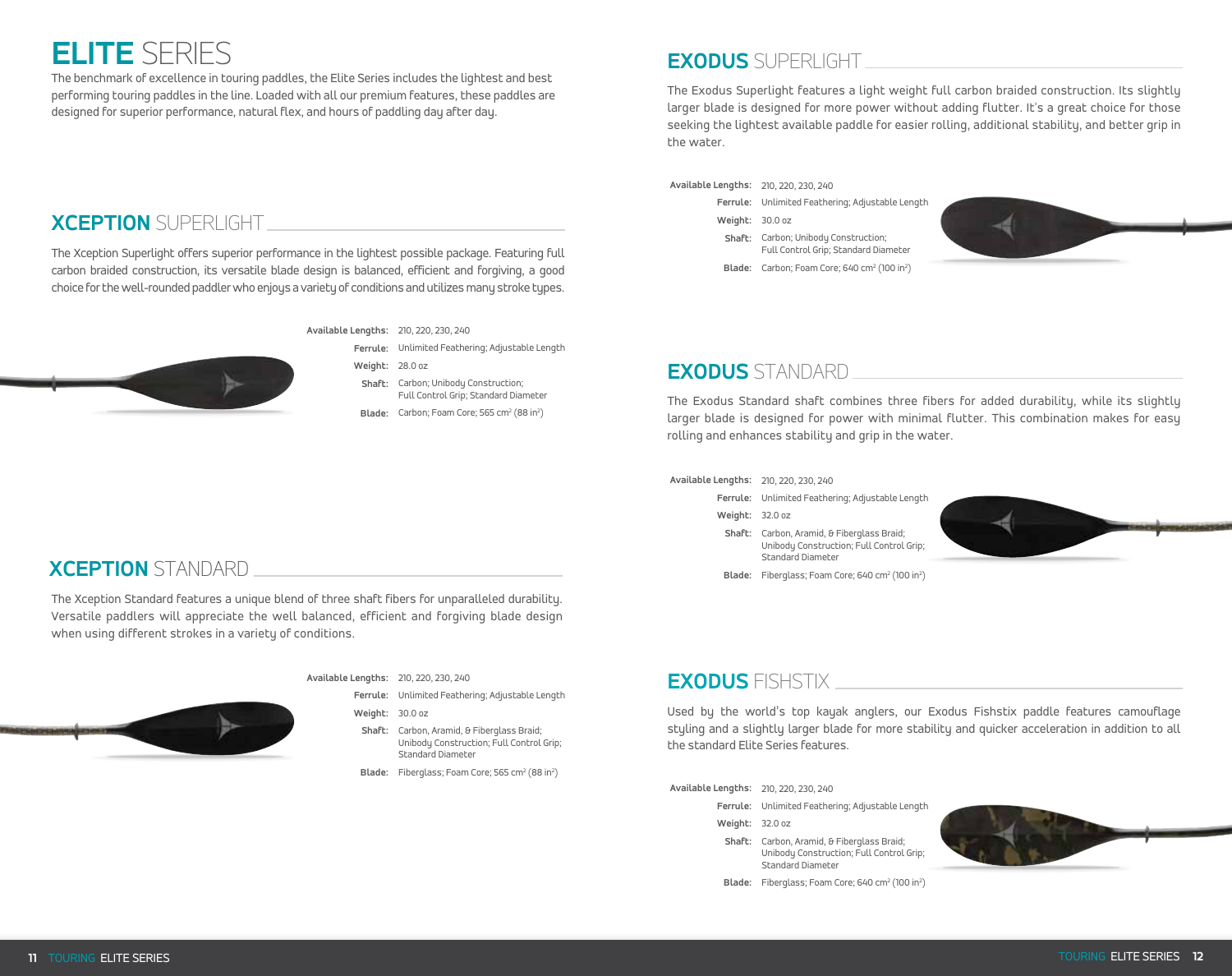# **ADVANCED** SERIES

One of the most dependable blades on the market, the Advanced Series offers premium composite materials combined to provide a lightweight and durable paddle available in both ergonomic or straight shafts.

## **QUEST** CARBON

One of the most versatile touring paddles on the market featuring lightweight, woven carbon fiber construction, available with two carbon shafts to choose from. Ideal for paddlers who prefer a more relaxed stroke style and posture, but want the ability to paddle aggressively without any flutter.



- **Available Lengths:** 210, 220, 230, 240
	- **Ferrule:** Unlimited Feathering; Adjustable Length **Weight:** Ergo = 27.5 oz Straight Shaft = 27.5 oz
		- **Shaft:** Ergo: Carbon; Full Control Grip; Standard Diameter Straight: Carbon; Standard Diameter
		- **Blade:** Carbon; 565 cm<sup>2</sup> (88 in<sup>2</sup>)

## **ODYSSEY** CARBON

Slightly larger blade surface than the Quest with lightweight, woven carbon fiber construction in both straight and ergo shaft options. The oversized blade has a faster catch and substantially more purchase. Ideal for shorter trips, with quicker acceleration and more powerful strokes making it easier to roll decked kayaks and maneuver heavy sit-on-top kayaks.



#### **Available Lengths:** 210, 220, 230, 240

**Ferrule:** Unlimited Feathering; Adjustable Length **Weight:** Ergo = 28.0 oz Straight Shaft = 28.0 oz **Shaft:** Ergo: Carbon; Full Control Grip; **Blade:** Carbon; 640 cm<sup>2</sup> (100 in<sup>2</sup>) Standard Diameter Straight: Carbon; Standard Diameter

## **QUEST** GLASS

Versatile touring paddle featuring durable fiberglass blade construction with two carbon blend shaft options. Ideal for paddlers with a more relaxed stroke style and posture, but want the ability to paddle aggressively without any flutter. Unique blade shape allows for low or high angle paddling, while its soft dihedral and forgiving powerface ensure each stroke is smooth and efficient.

### **Available Lengths:** 210, 220, 230, 240

- **Ferrule:** Unlimited Feathering; Adjustable Length **Weight:** Ergo = 29.5 oz Straight Shaft = 29.5 oz **Shaft:** Ergo: Carbon Blend; Full Control Grip;
	- Standard Diameter Straight: Carbon Blend; Standard Diameter



**Blade:** Fiberglass;  $565 \text{ cm}^2 \text{ (88 in}^2)$ 

## **ODYSSEY** GLASS

A larger blade surface than the Quest with durable fiberglass construction available in both straight and ergo shaft options. The oversized blade has a faster catch and substantially more purchase. Ideal for shorter trips, with quicker acceleration and more powerful strokes making it easier to roll decked kayaks and maneuver heavy sit-on-top kayaks.

#### **Available Lengths:** 210, 220, 230, 240

- **Ferrule:** Unlimited Feathering; Adjustable Length
- **Weight:** Ergo = 31.0 oz Straight Shaft = 31.0 oz

**Blade:** Fiberglass; 640 cm<sup>2</sup> (100 in<sup>2</sup>)

**Shaft:**  Ergo: Carbon Blend; Full Control Grip; Standard Diameter Straight: Carbon Blend; Standard Diameter



## **ORACLE** CARBON

Our most powerful touring blade featuring lightweight carbon construction and two carbon shaft options. Its blade design has less dihedral than the Quest and Odyssey, providing a more powerful stroke and better stability when bracing or rolling in choppy conditions. Ideal for a more aggressive stroke style, the high angle blade improves boat control and maximizes stroke efficiency.



**Available Lengths:** Ergo: 205, 210, 215, 220, 225, 230 Straight: 205, 210, 215, 220, 225, 230, 235, 240

- **Ferrule:** Unlimited Feathering; Adjustable Length
- **Weight:** Ergo = 26.5 oz Straight Shaft = 26.5 oz
- **Shaft:**  Ergo: Carbon; Full Control Grip; Standard Diameter Straight: Carbon; Standard Diameter

**Blade:** Carbon; 610 cm<sup>2</sup> (95 in<sup>2</sup>)

## **ORACLE** GLASS

Our most powerful touring blade featuring durable fiberglass construction and two carbon blend shaft options. Blade design has less dihedral than the Quest and Odyssey, providing a powerful stroke and better stability when bracing or rolling in choppy conditions. Ideal for paddlers with a more aggressive stroke style, the high angle blade improves boat control and increases stroke efficiency.

**Available Lengths:** Ergo: 205, 210, 215, 220, 225, 230 **Ferrule:** Unlimited Feathering; Adjustable Length **Weight:** Ergo = 29.0 oz Straight Shaft = 29.0 oz **Shaft:**  Ergo: Carbon Blend; Full Control Grip; Blade: Fiberglass; 610 cm<sup>2</sup> (95 in<sup>2</sup>) Straight: 205, 210, 215, 220, 225, 230, 235, 240 Standard Diameter Straight: Carbon Blend; Standard Diameter

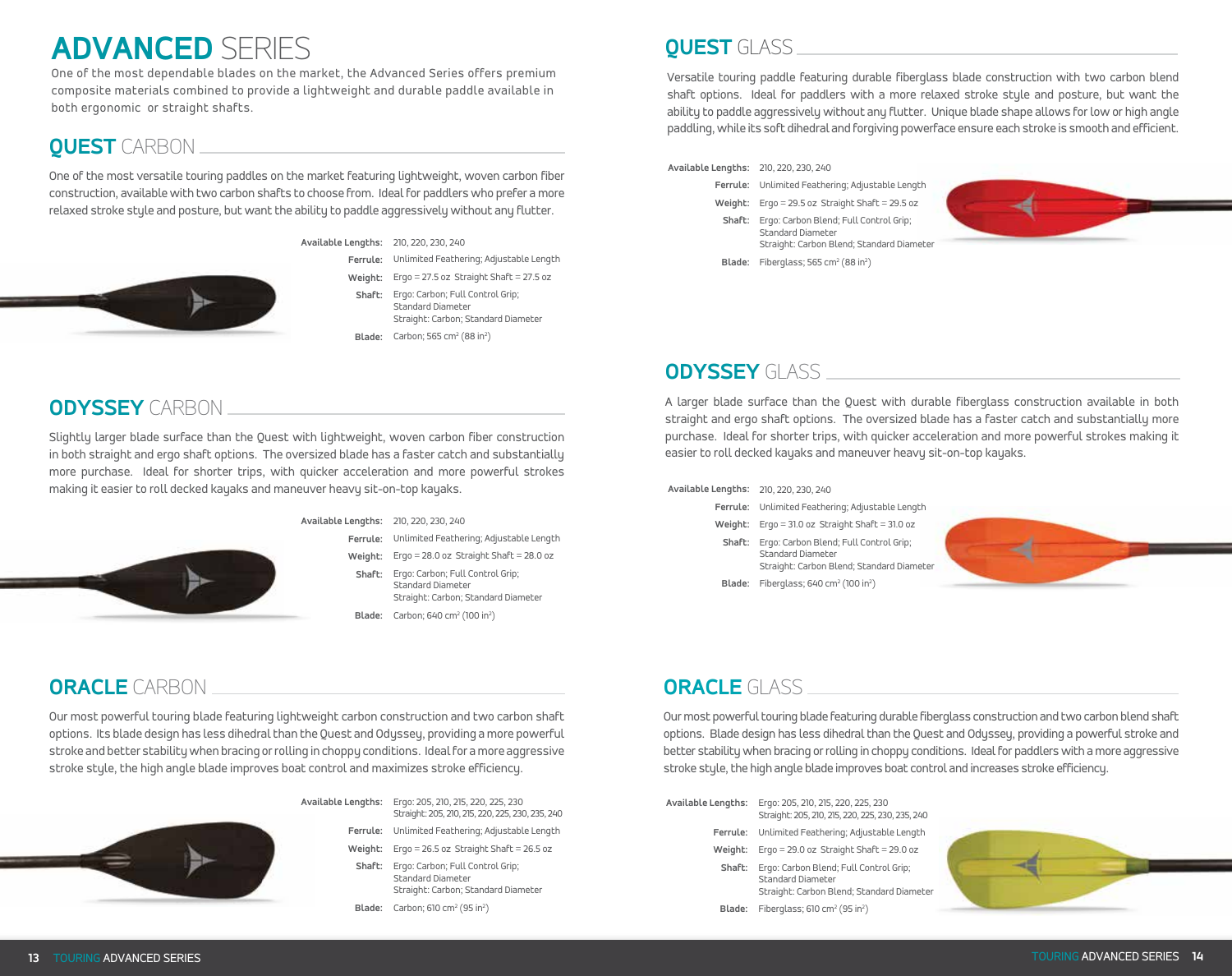# **SPORT** SERIES

**PURSUIT** CARBON

and versatility.

The Sport Series offers the perfect choice of paddles for those who seek performance and ergonomics at a value. Whether you're in the market for a high or low angled paddle, ergonomic or straight shaft, the Sport Series brings versatility, durability, and Adventure Technology performance to the entry-level or budget conscious paddler.

Featuring carbon reinforced nylon blades and carbon shaft. Ideal for low angle paddling, it features our signature soft dihedral blade which provides the perfect combination of performance

## **PURSUIT** GLASS

Ideal for low angle paddling, the Pursuit Glass features your choice of a carbon blend ergonomic or straight shaft. In addition, our signature soft diehedral on the fiberglass reinforced nylon blade offers plenty of performance and versatility.

#### **Available Lengths:** 210, 220, 230, 240

- **Ferrule:** Unlimited Feathering; Adjustable Length
- **Weight:** Ergo = 36.0 oz Straight Shaft = 36.0 oz
- **Shaft:** Ergo: Carbon Blend, Full Control Grip; Standard Diameter Straight: Carbon Blend; Standard Diameter







#### **Available Lengths:** 210, 220, 230, 240

**Ferrule:** Unlimited Feathering; Adjustable Length

- **Weight:** Ergo = 35.0 oz Straight Shaft = 35.0 oz
- **Shaft:**  Ergo: Carbon Blend, Full Control Grip; Standard Diameter Straight: Carbon Blend; Standard Diameter
- Blade: Carbon Reinforced Nylon; 605 cm<sup>2</sup> (94 in<sup>2</sup>)

## **SEARCH** GLASS

A high angle style blade featuring fiberglass reinforced nylon blades and your choice of carbon blend ergonomic or straight shaft. The blade is designed with less dihedral for added efficiency, an ideal paddle for all-around touring or well-contined paddlers.

- **Available Lengths:** Ergo: 205, 210, 215, 220, 225, 230 Straight: 205, 210, 215, 220, 225, 230, 235, 240
	- **Ferrule:** Unlimited Feathering; Adjustable Length
		- **Weight:** Ergo = 36.5 oz Straight Shaft = 36.5 oz
			- **Shaft:**  Ergo: Carbon Blend, Full Control Grip; Standard Diameter Straight: Carbon Blend; Standard Diameter



## **SEARCH** CARBON

A high angle style blade featuring carbon reinforced nylon blades and a carbon shaft. Designed with less dihedral for added efficiency, which is ideal for all-around touring and well conditioned paddlers.



**Available Lengths:** Ergo: 205, 210, 215, 220, 225, 230

- **Ferrule:** Unlimited Feathering; Adjustable Length Straight: 205, 210, 215, 220, 225, 230, 235, 240
- **Weight:** Ergo = 35.5 oz Straight Shaft = 35.5 oz
- **Shaft:**  Ergo: Carbon Blend, Full Control Grip; Standard Diameter Straight: Carbon Blend; Standard Diameter

#### Blade: Carbon Reinforced Nylon; 602 cm<sup>2</sup> (93 in<sup>2</sup>)

## **PADDLEWAN**

Designed specifically for kids with a light weight small diameter shaft with push button ferrule. The smaller blades utilize the same lightweight, premium construction as our Pursuit Glass and Search Glass paddles.

| Available Lengths: 185, 195, 205 |                                                                                    |
|----------------------------------|------------------------------------------------------------------------------------|
|                                  | Ferrule: Push Button Ferrule; Adjustable<br>Feather Angle: 0° or 60° Right or Left |
| Weight: 28.5 oz                  |                                                                                    |
|                                  | <b>Shaft:</b> Straight Shaft Fiberglass;<br>Small Diameter                         |
|                                  | <b>Blade:</b> 426 cm <sup>2</sup> (66 in <sup>2</sup> )                            |
|                                  |                                                                                    |

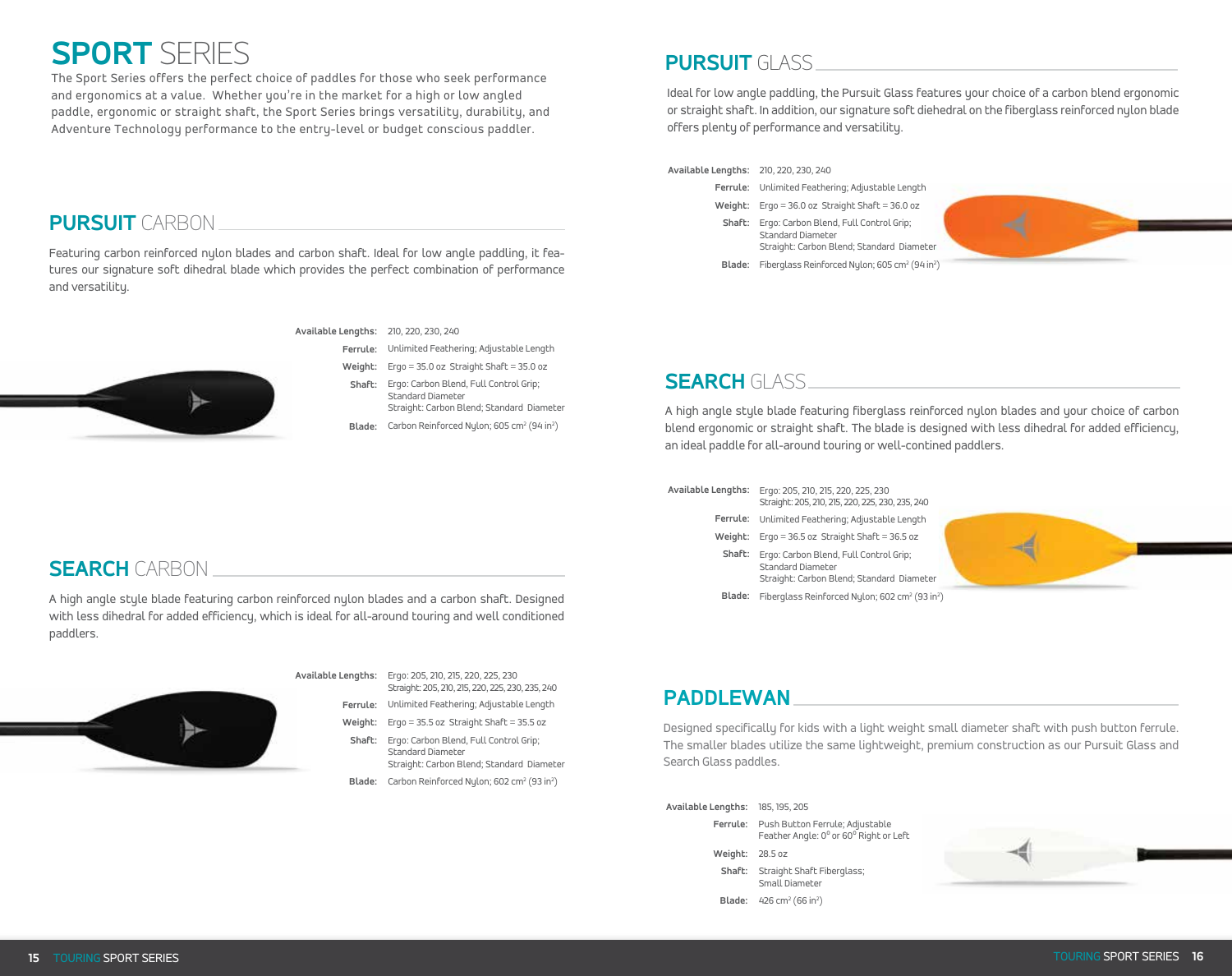# **TOURING** PADDLE FEATURES

| <b>MODEL</b>               | WEIGHT (0Z)              |                                 | <b>SHAFT DIAMETER</b><br><b>AVAILABILITY</b> |                 | <b>UNIBODY</b><br><b>CONSTRUCTION</b> | <b>SHAFT</b><br><b>MATERIAL</b> |                                    | <b>BLADE</b><br><b>MATERIAL</b> | <b>FOAM</b><br><b>CORE BLADE</b> | <b>BLADE</b><br>SIZE     |                       |
|----------------------------|--------------------------|---------------------------------|----------------------------------------------|-----------------|---------------------------------------|---------------------------------|------------------------------------|---------------------------------|----------------------------------|--------------------------|-----------------------|
|                            | <b>ERGO SHAFT</b>        | <b>STRAIGHT</b><br><b>SHAFT</b> | <b>LENGTH</b><br><b>WEIGHED</b>              | <b>STANDARD</b> | <b>SMALL</b>                          |                                 | <b>ERGO SHAFT</b>                  | <b>STRAIGHT SHAFT</b>           |                                  |                          |                       |
| <b>ELITE SERIES</b>        |                          |                                 |                                              |                 |                                       |                                 |                                    |                                 |                                  |                          |                       |
| <b>Xception Superlight</b> | 28.0                     | $\overline{\phantom{a}}$        | 220 cm                                       | Yes             | $\sim$                                | Yes                             | Carbon Fiber                       | $\overline{\phantom{a}}$        | Carbon Fiber                     | Yes                      | 565 $cm2$             |
| <b>Exodus Superlight</b>   | 30.0                     | $\sim$                          | 220 cm                                       | Yes             | $\overline{\phantom{a}}$              | Yes                             | Carbon Fiber                       | $\overline{\phantom{a}}$        | Carbon Fiber                     | Yes                      | 640 cm <sup>2</sup>   |
| <b>Xception Standard</b>   | 30.0                     | $\overline{\phantom{a}}$        | 220 cm                                       | Yes             | $\sim$                                | Yes                             | Carbon, Aramid, & Fiberglass Braid | $\overline{\phantom{a}}$        | Fiberglass                       | Yes                      | 565 cm <sup>2</sup>   |
| <b>Exodus Standard</b>     | 32.0                     | $\overline{\phantom{a}}$        | 220 cm                                       | Yes             | $\overline{\phantom{a}}$              | Yes                             | Carbon, Aramid, & Fiberglass Braid | $\overline{\phantom{a}}$        | Fiberglass                       | Yes                      | $640 \text{ cm}^2$    |
| <b>Exodus Fishstix</b>     | 32.0                     | $\overline{\phantom{a}}$        | 220 cm                                       | Yes             | $\overline{\phantom{a}}$              | Yes                             | Carbon, Aramid, & Fiberglass Braid | $\overline{\phantom{a}}$        | Fiberglass                       | Yes                      | 640 cm <sup>2</sup>   |
| <b>ADVANCED SERIES</b>     |                          |                                 |                                              |                 |                                       |                                 |                                    |                                 |                                  |                          |                       |
| <b>Ouest Carbon</b>        | 27.5                     | 27.5                            | 220 cm                                       | Yes             | $\sim$                                | $\overline{\phantom{a}}$        | Carbon Fiber                       | Carbon Fiber                    | Carbon Fiber                     | $\overline{\phantom{0}}$ | 565 cm <sup>2</sup>   |
| <b>Odyssey Carbon</b>      | 28.0                     | 28.0                            | 220 cm                                       | Yes             | $\sim$                                | $\overline{\phantom{a}}$        | Carbon Fiber                       | Carbon Fiber                    | Carbon Fiber                     |                          | 640 cm <sup>2</sup>   |
| <b>Oracle Carbon</b>       | 26.5                     | 26.5                            | 210 cm                                       | Yes             | $\overline{\phantom{a}}$              | $\overline{\phantom{a}}$        | Carbon Fiber                       | Carbon Fiber                    | Carbon Fiber                     | $\overline{\phantom{a}}$ | 610 cm <sup>2</sup>   |
| Quest Glass                | 29.5                     | 29.5                            | 220 cm                                       | Yes             | $\sim$                                | $\overline{\phantom{a}}$        | Carbon Blend                       | Carbon Blend                    | Fiberglass                       |                          | 565 cm <sup>2</sup>   |
| <b>Odyssey Glass</b>       | 31.0                     | 31.0                            | 220 cm                                       | Yes             | $\overline{\phantom{a}}$              | $\overline{\phantom{a}}$        | Carbon Blend                       | Carbon Blend                    | Fiberglass                       | $\overline{\phantom{a}}$ | 640 cm <sup>2</sup>   |
| <b>Oracle Glass</b>        | 29.0                     | 29.0                            | 210 cm                                       | Yes             | $\overline{\phantom{a}}$              | $\overline{\phantom{a}}$        | Carbon Blend                       | Carbon Blend                    | Fiberglass                       | $\overline{\phantom{a}}$ | $610 \text{ cm}^2$    |
| <b>SPORT SERIES</b>        |                          |                                 |                                              |                 |                                       |                                 |                                    |                                 |                                  |                          |                       |
| <b>Pursuit Carbon</b>      | 35.0                     | 35.0                            | 220 cm                                       | Yes             | $\overline{\phantom{a}}$              | $\overline{\phantom{a}}$        | Carbon Blend                       | Carbon Blend                    | Carbon Reinforced Nulon          | $\overline{\phantom{0}}$ | $605 \text{ cm}^2$    |
| Search Carbon              | 35.5                     | 35.5                            | 210 cm                                       | Yes             | $\overline{\phantom{a}}$              | $\overline{\phantom{a}}$        | Carbon Blend                       | Carbon Blend                    | Carbon Reinforced Nulon          | $\overline{\phantom{a}}$ | 602 cm <sup>2</sup>   |
| <b>Pursuit Glass</b>       | 36.0                     | 36.0                            | 220 cm                                       | Yes             | $\sim$                                | $\overline{\phantom{a}}$        | Carbon Blend                       | Carbon Blend                    | Fiberglass Reinforced Nylon      | $\sim$                   | $605 \text{ cm}^2$    |
| <b>Search Glass</b>        | 36.5                     | 36.5                            | 210 cm                                       | Yes             | $\overline{\phantom{a}}$              | $\overline{\phantom{a}}$        | Carbon Blend                       | Carbon Blend                    | Fiberglass Reinforced Nylon      | $\overline{\phantom{0}}$ | 602 cm <sup>2</sup>   |
| Paddlewan                  | $\overline{\phantom{a}}$ | 28.5                            | 195 cm                                       |                 | Yes                                   | $\overline{\phantom{a}}$        | $\overline{\phantom{a}}$           | Fiberglass                      | Fiberglass Reinforced Nylon      |                          | $426$ cm <sup>2</sup> |

## **TOURING** PADDLE COMPARISON















### **EXODUS FISHSTIX**



#### **ELITE SERIES SPORT SERIES ADVANCED SERIES**